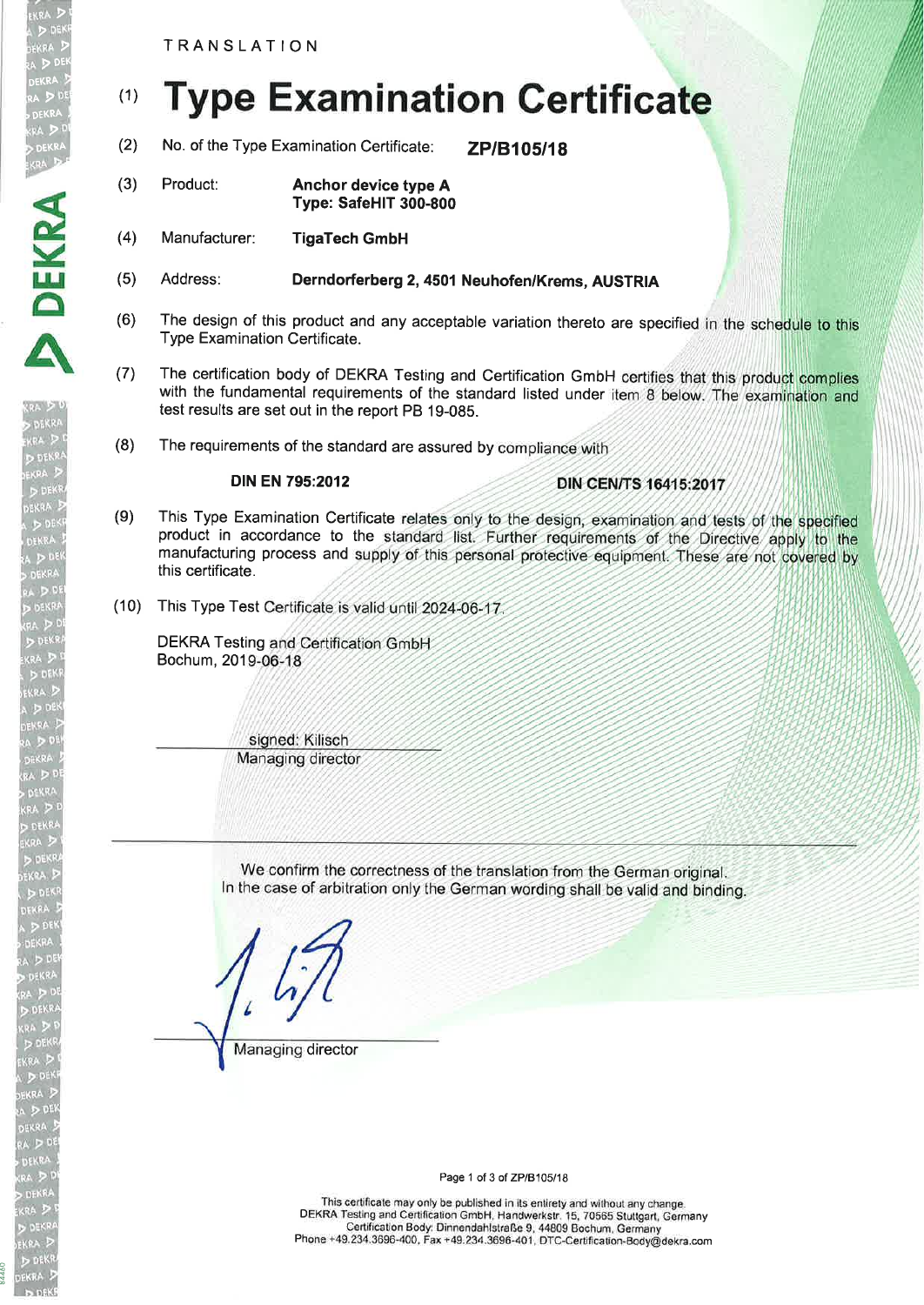TRANSLATION

(11) Appendix to

#### (12) **Type Examination Certificate** ZP/B105/18

(13) 13.1 Subiect and Tvpe Anchor devices type A Type: SafeHlT 300-800

### 13.2 Description

Anchor device, type: SafeHlT 300-800 (Figure 1), is used as a single anch or: maximum of 5 people against falls from a height. The anchor device has a round-bar steel  $(Ø 20$  mm) 300-800 mm high. The round-bar steel has an inner M16 thread at the bottom. The inner thread is used for fastening respectable fastening elements and for mounting the anchor device on bases of sufficient strength. An M16 thread is placed at the upper end of the round-bar steel, on which the anchor point can be screwed in (Figures 2-6). This is where the user can secure himself with his own personal protective equipment against falling. The anchor device is designed for bearing loads exerted from any direction parallel to the roof surface.

The anchor device is made of corrosion-resistant steel



Page 2 of 3 of ZP/B105/18

This certificate may only be published in its entirety and without any change. DEKRA Testing and Certification GmbH, Handwerkstr. 15, 70565 Stuttgart, Germany Certification Body: Dinnendahlstraße g, 44809 Bochum, Germany Phone +49.234.3696-400, Fax +49.234.3696-401, DTC-Certiftcation-Body@dekra.com